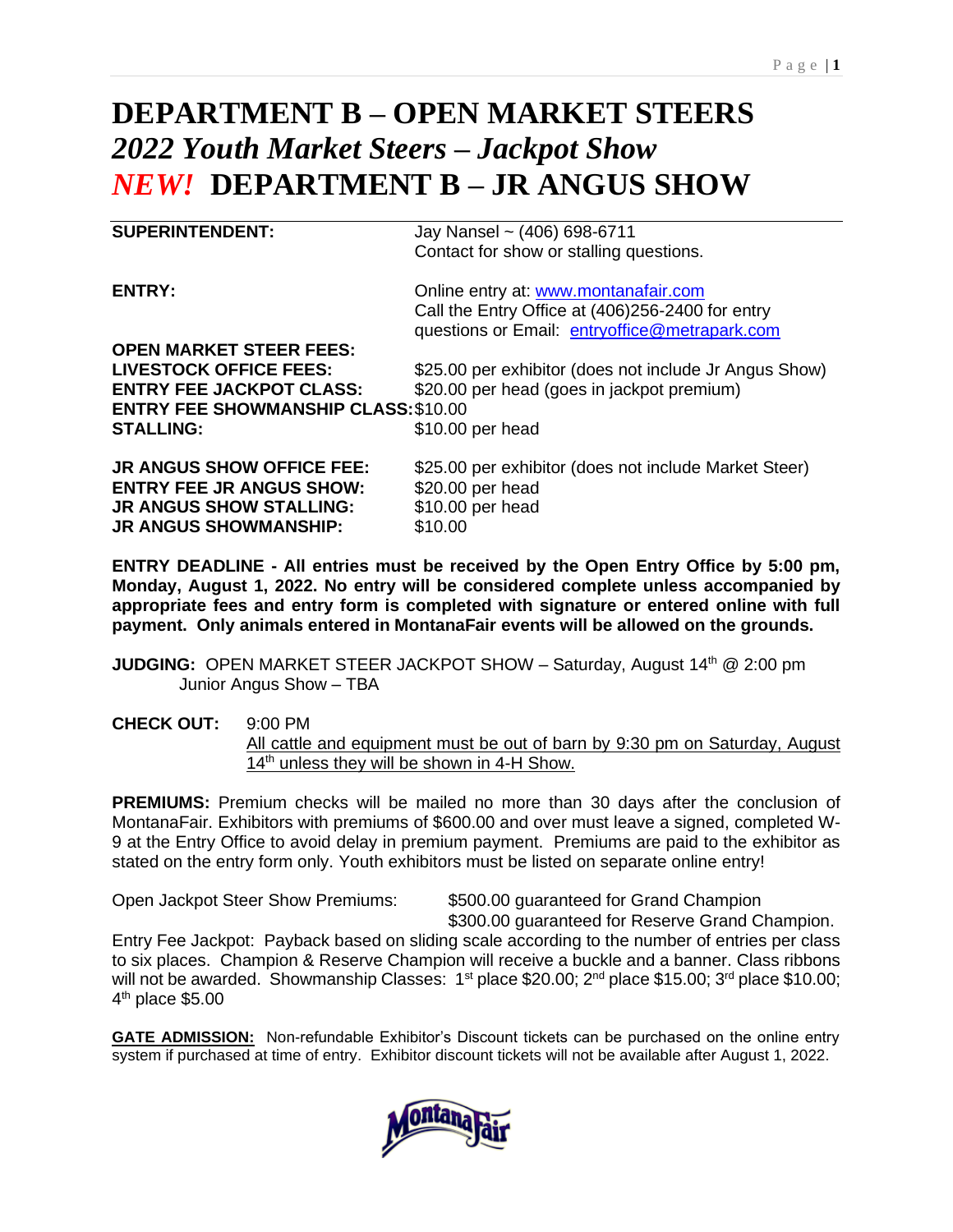**RULES AND REGULATIONS:** Exhibitors must read and observe the General Information, Rules and Health Requirements on the last three pages of this department. Exhibitors will abide by all rules and regulations for the 2022 MontanaFair and should familiarize themselves with such prior to making entry. In addition, the following rules apply:

- 1. Exhibitors must be 21 years of age or younger. This is an open show and exhibitor is not required to enter any other department of Montana. Show is for premiums and awards only. No sale is offered. Private treaty sales are permissible.
- 2. Any violation of the following will result in immediate disqualification and disciplinary action may be taken

a. Any grooming material on an entry, when rubbed with a cloth or gloves, which shows evidence of artificial color shall be disqualified. This does not apply to hoof dressing on hooves.

b. Any entry adding an artificial tail hair or tail fin, artificial poll, or adding any hair or hair-like substances will be disqualified.

c. The showing of livestock of any ineligible age or showing unethically fitted livestock is prohibited. Unethical fitting will be deemed to consist of any method that alters the natural conformation of any part of the animal's body. Any animal having been operated upon or tampered with, for the purpose of concealing faults or with the intent to deceive will be disqualified.

- 3. Classes will be assigned by show management without reference to breed. Cattle will be classified by hip height.
- 4. Animal must be owned by exhibitor by January 9, 2022.
- 5. Each animal is allowed only one trip through management chute. The measurement committee will have full authority to operate the measuring chute, set-up the cattle and record the measurement.
- 6. Classes will be established by the MontanaFair Beef Cattle Show Committee. First and second prize class winners will compete for Grand Champion and Reserve Champion Steer.
- 7. Open Steers will be stalled in the Expo Center Building under the direction of the MontanaFair Beef Cattle Superintendent. Permission may be given to junior exhibitors already stalled in the Expo Center building to remain there for the 4-H classes.
- 8. As with all shows and events at MontanaFair, any person or group is encouraged to offer constructive suggestions and give recommendations to best conduct these shows and events in the most useful manner to benefit the beef cattle industry. MontanaFair management reserves the right to interpret all rules and arbitrarily settle all differences and questions not adequately addressed.

# B-1-101 Open Market Steer **GRAND CHAMPION MARKET STEER RESERVE GRAND CHAMPION MARKET STEER**

- B-1-111 Open Market Steer Showmanship (8-10 years)
- B-1-112 Open Market Steer Showmanship (11-13 years)
- B-1-113 Open Market Steer Showmanship (14 years & up)

### **NOTE:** *Exhibitors must wear correct number assigned by the Open Entry Animal to animal being judged in class on belt or back. Wearing the wrong number or number will mean disqualification in class. Make a last check at end gate before entering arena.*

# **DIVISION 2 – JUNIOR ANGUS SHOW**

This show will be conducted under the guidelines of the American Angus Association, which can be found on: [www.angus.org](http://www.angus.org/) Entry in this show binds the exhibitor to all regulations pertaining thereto.

# **Bred & Owned Heifer Classes:**

B-2-101 B&O Jr Heifer Calves, calved March 1, 2022 and after

B-2-102 B&O Jr Heifer Calves, calved between Feb. 1 and Feb. 28, 2022

B-2-103 B&O Jr Heifer Calves, calved between Jan 1 and Jan 31, 2022

B-2-104 B&O JUNIOR HEIFER CALF CHAMPION

B&O JUNIOR HEIFER RESERVE CHAMPION

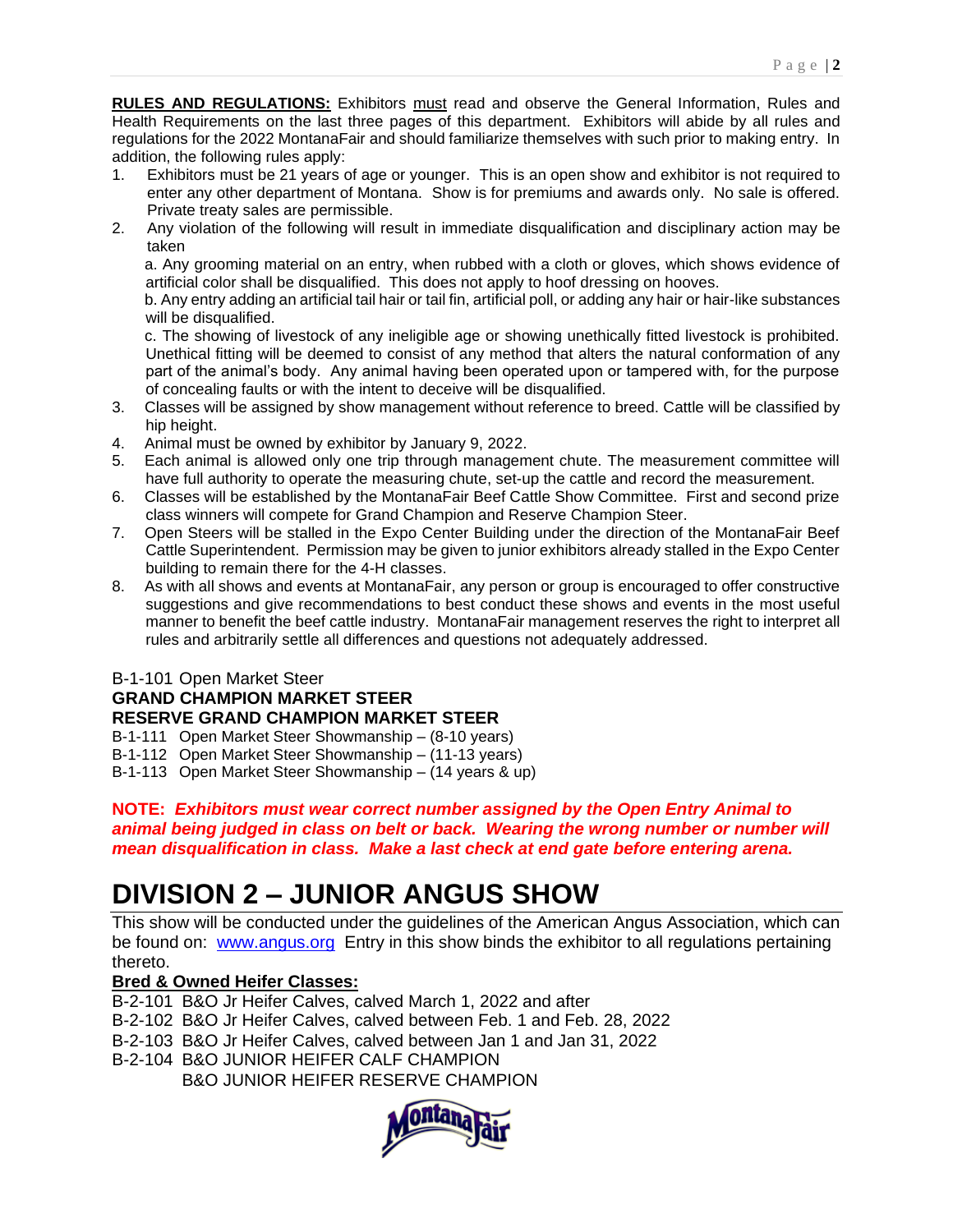- B-2-105 B&O Late Sr Heifers, calved between Nov 1 and Dec 31, 2021
- B-2-106 B&O Early Sr Heifers, calved between Sept 1 and Oct 31, 2021
- B-2-107 B&O SENIOR HEIFER CALF CHAMPION B&O SENIOR HEIFER CALF RESERVE CHAMPION
- B-2-108 B&O Late summer heifers, calved between July 1 and Aug 31, 2021
- B-2-109 B&O Early summer heifers, calved between May 1 and June 30, 2021
- B-2-110 B&O INTERMEDIATE HEIFER CALF CHAMPION
	- B&O INTERMEDIATE HEIFER CALF RESERVE CHAMPION
- B-2-111 B&O Jr Yearling Heifers, calved between April 1 and April 30, 2021
- B-2-112 B&O Jr Yearling Heifers, calved between March 1 and March 31, 2021
- B-2-113 B&O Jr Yearling Heifers, calved between Feb 1 and Feb 28, 2021
- B-2-114 B&O Jr Yearling Heifers, calved between Jan 1 and Jan 31, 2021
- B-2-115 B&O JUNIOR HEIFER CHAMPION
	- B&O JUNIOR HEIFER RESERVE CHAMPION
- B-2-116 B&O Late Sr Yearlings, calved between Nov 1 and Dec 31, 2020
- B-2-117 B&O Early Sr Yearlings, calved between Sept 1 and Oct 31, 2020
- B-2-118 B&O SENIOR HEIFER CHAMPION B&O SENIOR HEIFER RESERVE CHAMPION B&O CHAMPION HEIFER B&O RESERVE CHAMPION HEIFER
- Bred & Owned Bull Classes:
- B-2-119 B&O Junior Bull Calves, calved after Jan 1, 2022
- B-2-120 B&O Senior Bull Calves, calved Nov and Dec 2021
- B-2-121 B&O Senior Bull Calves, calved Sept and Oct 2021
- B-2-122 B&O BULL CALF CHAMPION B&O BULL CALF RESERVE CHAMPION
- B-2-123 B&O Summer Bull Calves, calved July & August, 2021
- B-2-124 B&O Summer Bull Calves, calved May & June, 2021
- B-2-125 B&O INTERMEDIATE BULL CHAMPION B&O INTERMEDIATE BULL RESERVE CHAMPION
- B-2-126 B&O Junior Yearling Bulls, calved March and April, 2021
- B-2-127 B&O Junior Yearling Bulls, calved Jan and Feb 2021
- B-2-128 B&O JUNIOR BULL CHAMPION
	- B&O JUNIOR BULL RESERVE CHAMPION B&O CHAMPION BRED & OWNED BULL B&O RESERVE CHAMPION BRED & OWNER BULL
- Owned Heifer Classes:
- B-2-129 Owned Jr Heifer Calves, calved March 1, 2022 and after
- B-2-130 Owned Jr Heifer Calves, calved between Feb 1 and Feb 28, 2022
- B-2-131 Owned Jr Heifer Calves, calved between Jan 1 and Jan 31, 2022
- B-2-132 OWNED JUNIOR HEIFER CALF CHAMPION OWNED JUNIOR HEIFER CALF RESERVE CHAMPION
- B-2-133 Owned Late Sr Heifers, calved between Nov 1 and Dec 31, 2021
- B-2-134 Owned Early Sr Heifers, calved between Sept 1 and Oct 31, 2021
- B-2-135 OWNED SENIOR HEIFER CALF CHAMPION OWNED SENIOR HEIFER CALF RESERVE CHAMPION
- B-2-136 Owned Summer Heifers, calved between July 1 and August 31, 2021
- B-2-137 Owned Summer Heifers, calved between May 1 and June 30, 2021
- B-2-138 OWNED INTERMEDIATE HEIFER CALF CHAMPION

OWNED INTERMEDIATE HEIFER CALF RESERVE CHAMPION

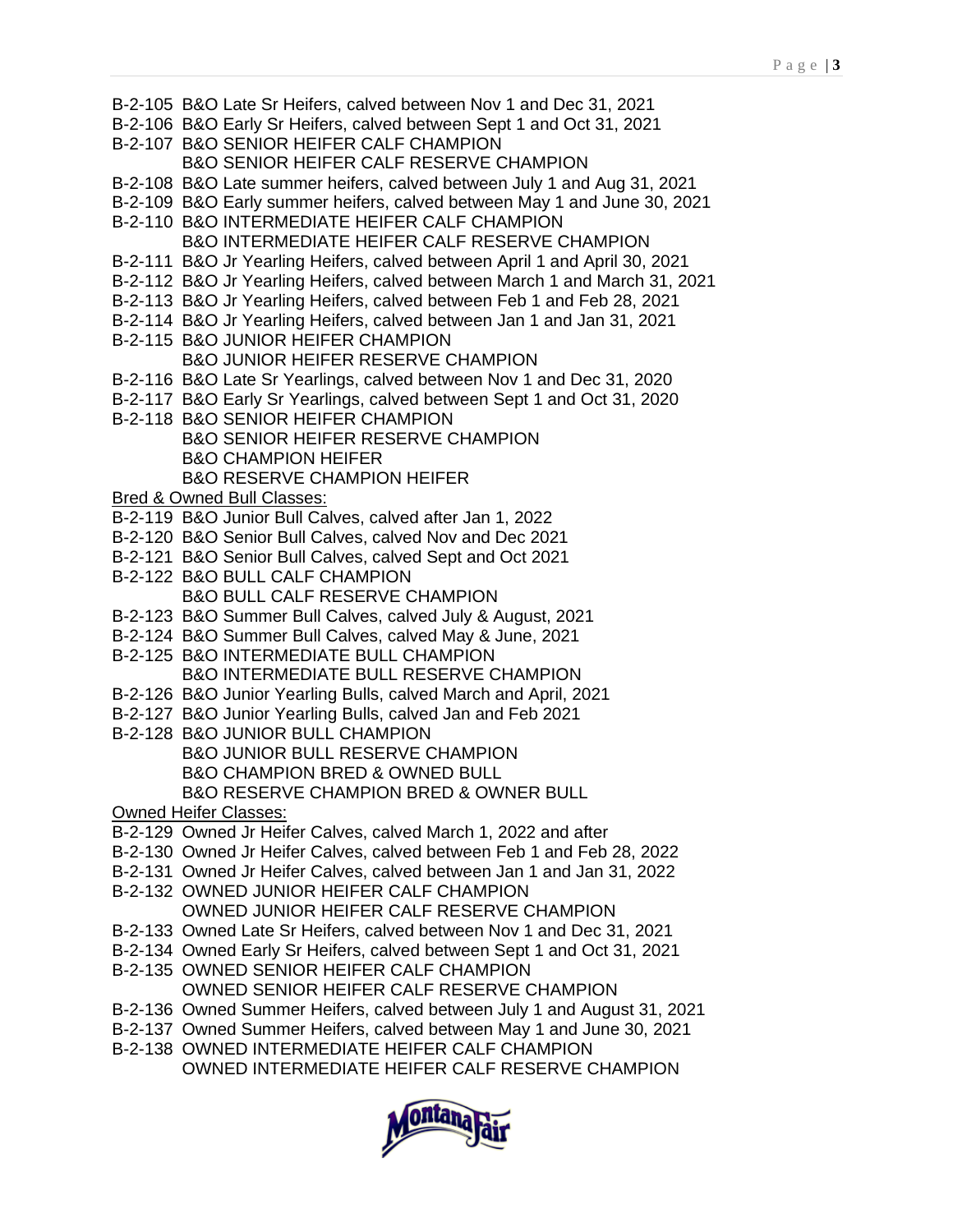- B-2-139 Owned Jr Yearling Heifers, calved between April 1 and April 30, 2021
- B-2-140 Owned Jr Yearling Heifers, calved between March 1 and March 31, 2021
- B-2-141 Owned Jr Yearling Heifers, calved between Feb 1 and Feb 28, 2021
- B-2-142 Owned Jr Yearling Heifers, calved between Jan 1 and Jan 31, 2021
- B-2-144 OWNED JUNIOR HEIFER CHAMPION
	- OWNED JUNIOR HEIFER RESERVE CHAMPION
- B-2-144 Owned Sr Yearling Heifers, calved from Nov 1 and Dec 31, 2020
- B-2-145 Owned Sr Yearling Heifers, calved from Sept 1 and Oct 31, 2020
- B-2-146 OWNED SENIOR HEIFER CHAMPION OWNED SENIOR HEIFER RESERVE CHAMPION CHAMPION OWNED HEIFER RESERVE CHAMPION OWNED HEIFER

*Cow/Calf Classes: As part of the standard classification for junior heifer shows, any female that qualifies for female classes in the association's standard classifications are not eligible to show in the cow/calf classes.*

B-2-147 Owned Cow/Calf Class – cows three (3) years of age and younger, cows must be born Jan 1, 2019 through August 2020. Calf must be the cow's most recent natural calf and be no more than 280 days of age on the day of the show.

B-2-148 Owned Cow/Calf Class – cows four (4) years of age and older, cows must be born before Dec. 31, 2018 or earlier. Calf must be the cow's most recent natural calf and be no more than 280 days of age on the day of the show.

B-2-149 GRAND CHAMPION COW/CALF PAIR

RESERVE CHAMPION COW/CALF PAIR

Angus Steer Calves:

B-2-150 Angus Steer Calves (Age breaks TBD)

Showmanship: The Montana Junior Angus Association will sponsor a showmanship division. To be eligible to exhibit in this division, exhibitors must be enrolled and a member in good standing of the National Junior Angus Association. Exhibitors with a birthdate of Jan 1, 2001 – Dec 31, 2013 are eligible. MJAA must verify age and eligibility. The Montana Junior Angus Association reserves the right to interpret the rules for showmanship. MJAA will provide class winner prizes for owned and bred and owned classes \*\*age on Jan 1, 2022. You must enter showmanship on your entry form to be eligible to show.

B-2-151 Junior Showmanship, ages 8-13\*\*

B-2-152 Intermediate Showmanship, ages 14-17\*\*

B-2-153 Senior Showmanship, ages 18-21\*\*

**PREMIUMS:** Premium checks will be mailed no more than 30 days after the conclusion of MontanaFair. Exhibitors with premiums of \$600.00 and over must leave a signed, completed W-9 at the Entry Office to avoid delay in premium payment. Premiums are paid to the exhibitor as stated on the entry form only.

**Angus Junior Show:** 1<sup>st</sup> place:\$50.00, 2<sup>nd</sup> place \$40.00; 3rd place \$30.00; 4<sup>tth</sup> place \$20.00; 5<sup>th</sup> place \$10.00 **AWARDS: Angus Junior Show**: Grand Champion will receive \$75.00 plus Rosette and Plaque. Reserve Grand Champion will receive \$50.00 plus Rosette. Division champions and reserve champions will receive a rosette. Ribbons will not be awarded in individual or group classes.

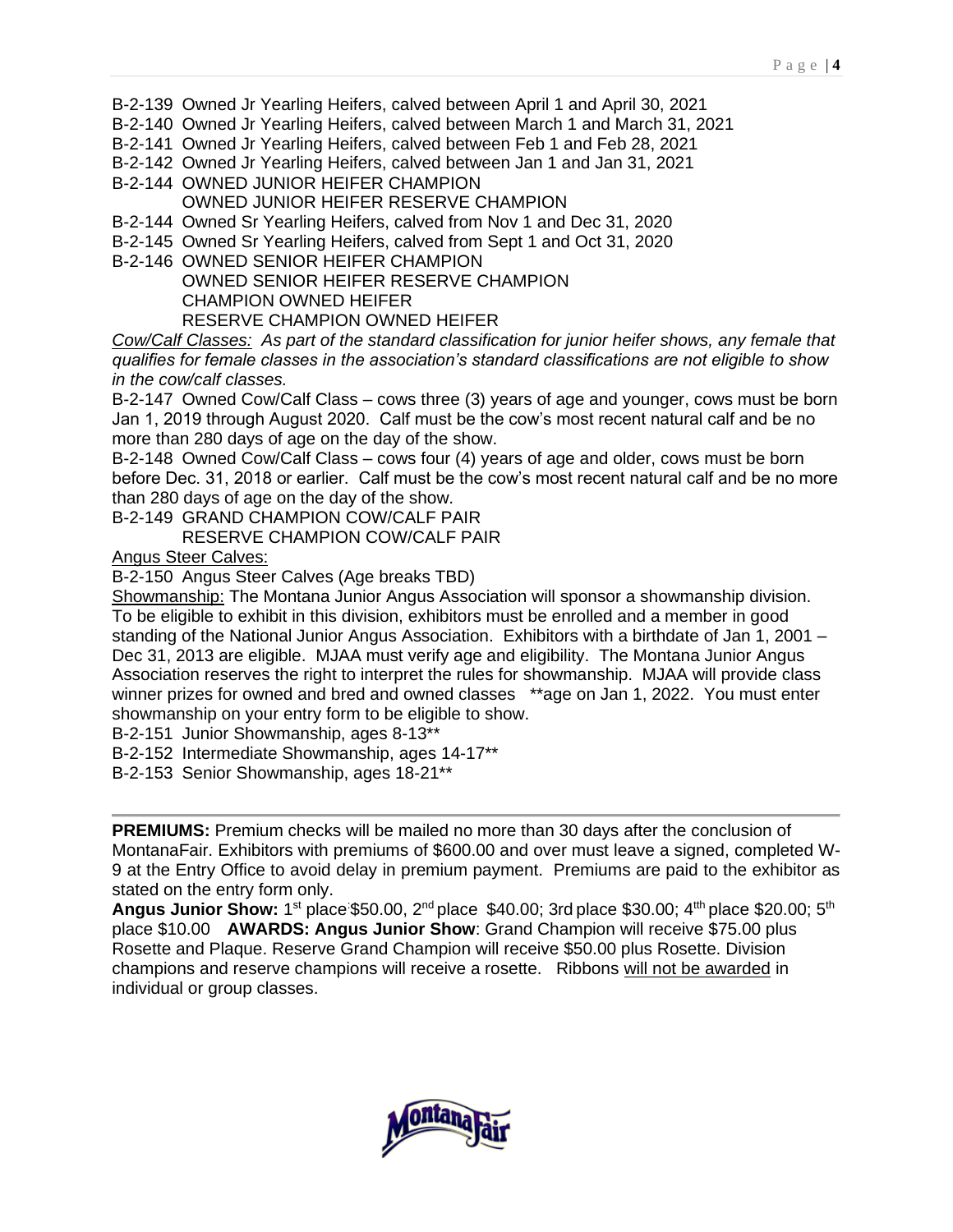# **2022 MONTANAFAIR GENERAL INFORMATION/RULES & REGULATIONS**

**THE PRESS**: Please contact our Marketing Department at 256-2400 for information and credentials.

**MAIL FACILITIES:** Exhibitors and others may have their mail addressed in care of MontanaFair, PO Box 2514, Billings, MT 59103 or MontanaFair, 308 6th Avenue N, Billings, MT 59101. Postage due or COD deliveries will not be accepted.

**EMERGENCY MESSAGES:** Emergency messages for exhibitors should be directed to the MontanaFair Entry Office at (406)256-2400 or the Yellowstone County Sheriff at (406)256-2441.

**ADVERTISING**: Under no circumstances will any person or firm be allowed to place any advertising matter upon buildings, fences, trees or any place on the grounds, nor will it be permitted to distribute any advertising or sell articles outside the space assigned. No political advertising, petition solicitors, subscription or sheet writers.

**INTERPRETATIONS & LIABILITY**: MontanaFair Management reserves the right to interpret all rules and regulations and to arbitrarily settle and determine all matters, questions and differences in regard thereto, arising out of and not covered by them.

 Any person who violates any of the rules as published on the MontanaFair website www.montanafair.com will forfeit all privileges and premiums and may be subject to such penalty as ordered by MontanaFair management. Submission of written or online entry serves as agreement from exhibitor to comply with this statement.

In the event of General and Department Special Rules, the Department Special Rules will govern.

 MontanaFair, MetraPark and Yellowstone County, MT, their employees, agents or board members thereof will assume no liability for injury, damage, loss, death or theft, sustained by person, property or livestock of any exhibitor, exhibitor's family or employees, concessionaire or spectator. Every animal and article upon the grounds shall be under the control of MontanaFair management.

 Management will put forth every effort to ensure the safety of articles after their arrival, but in no case will it be responsible for loss, theft, damages, livestock injury or death which may occur while in transit or during the time of exhibition.

**DOGS**: No dogs, except certified service dogs and dogs entered into competition will be allowed in any exhibit building, arenas or on the carnival midway. All dogs on the grounds must have proof of current vaccinations and health requirements as per Yellowstone County. All dogs must be on a leash at all times. Dogs, small and large animals shall not be left in vehicles or trailers or be unattended in the any parking lot or other area of the MontanaFair grounds. Unleashed dogs or dogs left unattended will be reported to the Yellowstone County Animal Control Department.

**SERVICE VEHICLES**: The use of private motorized service vehicles (golf carts, all-terrain vehicles, etc.), **ARE NOT ALLOWED** on MontanaFair grounds.

**DEPARTMENT SUPERINTENDENTS:** Each Superintendent will have charge of the department assigned and listed on the departmental information materials. The Superintendent will have charge of the building display spaces, stalls and equipment within the department. Rearrangement of stalls and spaces will be done only with supervision and as agreed by the Superintendent.

#### **ENTRY INFORMATION**

#### **ALL DEPARTMENTS & EXHIBITORS**

- 1. Online entry at www.montanafair.com.
- 2. Entries are not considered complete until all applicable fees have been paid.

3. Should an individual enter either an animal or article in the name of another than that of the bonafide owner, or attempt to perpetrate a fraud by misrepresentation of any fact, the entry thus made must be removed from exhibition and all fees paid and premiums or awards must be forfeited.

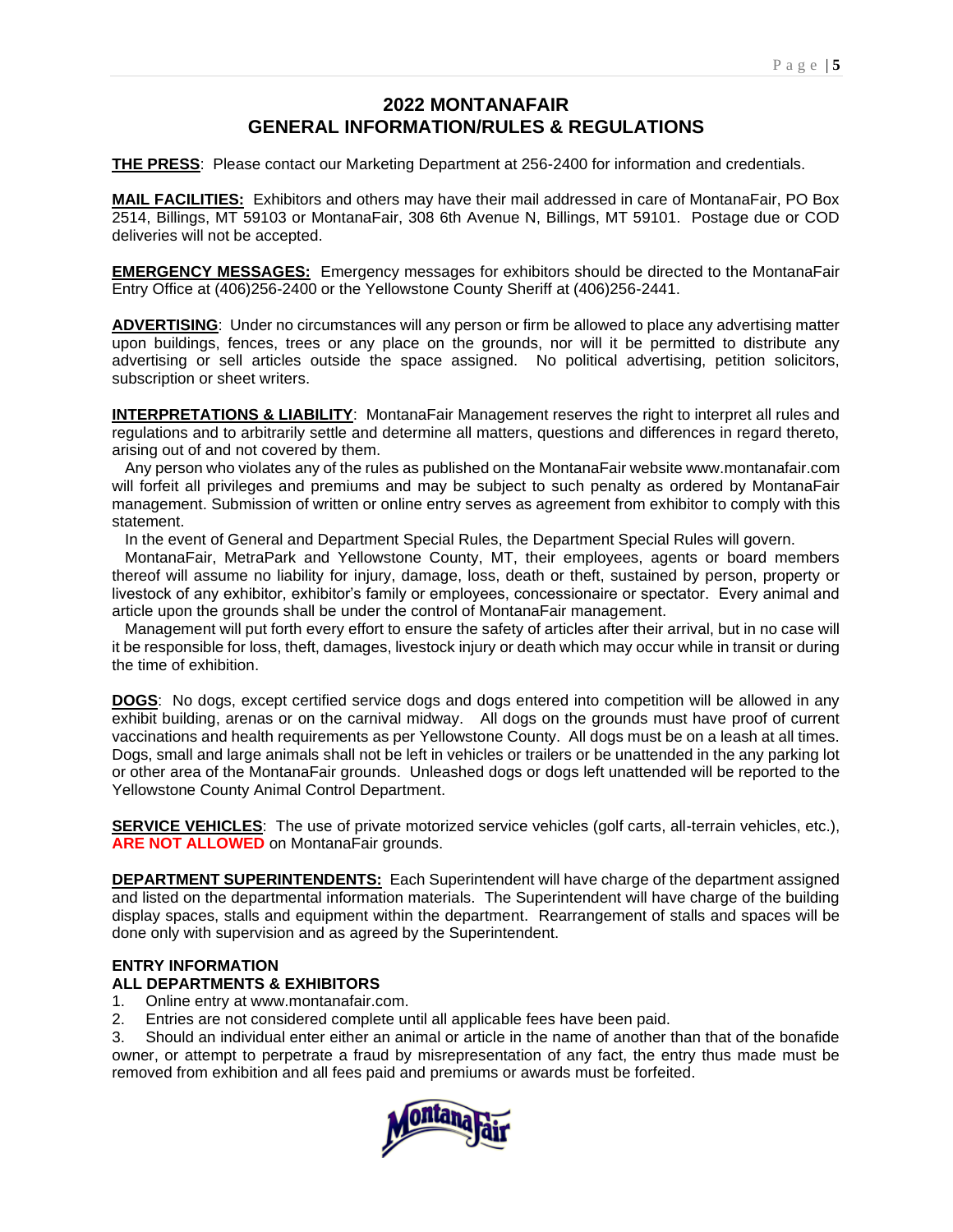4. Any entry which may have been inadvertently or erroneously entered may, at the discretion of the Department Superintendent or Judge, be transferred to the proper class prior to judging.

5. Exhibitors will cooperate at all times to conduct the best possible fair.

6. Unsportsmanlike conduct will not be tolerated and the offending exhibitor will forfeit all premiums due and may be immediately dismissed from the fairgrounds.

7. MontanaFair is not responsible for errors in website information.

**CHECKS RETURNED/DENIED CREDIT CARDS**: Any exhibitor issuing a check for payment of entries, stalling or gate admissions which does not clear their account for any reason, will have five days to make payment to keep entries eligible to participate in competition. This applies to credit card transactions that are denied. A \$30.00 fee will be accessed to the exhibitor. This fee must be paid in cash, money order or cashier's check prior to competition. If MontanaFair has not been notified of transaction denial or returned check prior to judging, any premiums earned will be withheld.

**REFUNDS**: MontanaFair has a firm no refund policy. While recognizing that illness or injury of an exhibitor or livestock occurs, no refunds of any fees are permitted. Submission of online entry acknowledges the NO REFUND POLICY.

**CODE OF ETHICS**: MontanaFair is a member of the International Association of Fairs and Expositions (IAFE) and will abide by the IAFE National Code of Show Ring Ethics when conducting MontanaFair 2020 as printed at www.fairsandexpos.com/pdf/ShowRingCodeofEthics.pdf

#### **EXHIBIT RULES & REGULATIONS**

**JUDGES:** Every effort is expended to provide competent judges. No exhibitor or spectator will be allowed to interfere with a judge in the performance of his/her duties. Exhibitor(s), owners, agents or representatives should not converse with judge until all judging of applicable exhibits has been completed. Under no circumstances should anyone converse during class judging.

**DELAY OF JUDGING:** Exhibitors must arrange for the prompt showing of all exhibits at the call of the judge. At the judge's discretion, any exhibit not presented promptly when called may be disqualified. Call for "closing of the gate" is at the Department Superintendent's discretion.

**UNWORTHY EXHIBITS**: Judges must not award a prize to an unworthy exhibit. No premiums will be awarded to undeserving exhibits where there is competition or not. Judges are allowed to award premiums as they feel worthy. The decision of the judge shall be final and no appeal will be considered except in cases of formal protest. The judge's placing in the official judge's book designates the premium paid.

#### **PROTESTS:**

1. Protests (whether formal or informal) must be submitted in writing, signed and accompanied by \$50.00 cash or certified check (refundable if the protest is sustained). The protest must plainly state the cause of the complaint or appeal and must be delivered to the Department Superintendent immediately after the occasion for the protest. A protest pertaining to eligibility is most suitable when submitted prior to judging. 2. Judging procedures will not be interrupted for protest investigation. 3. Depending on the basis of the protest, interested parties may be notified and given the opportunity to submit evidence. A decision may be withheld until a complete investigation can be made.

4. No complaint or appeal that a judge overlooked an entry will be considered.

5. Consult 4-H Livestock (A) & Non-Livestock (N) departments for 4-H grievance policy.

#### **PREMIUMS**:

- All premiums are paid to the exhibitor as stated on the official entry form or online entry submission.
- Provided there are judged exhibit(s) in a class, all placings and premiums may be awarded except as otherwise provided in rules in any department.
- **Premiums will not be paid according to tags or ribbons, but by the awards as recorded in the judge's book. The judge's record is final**.